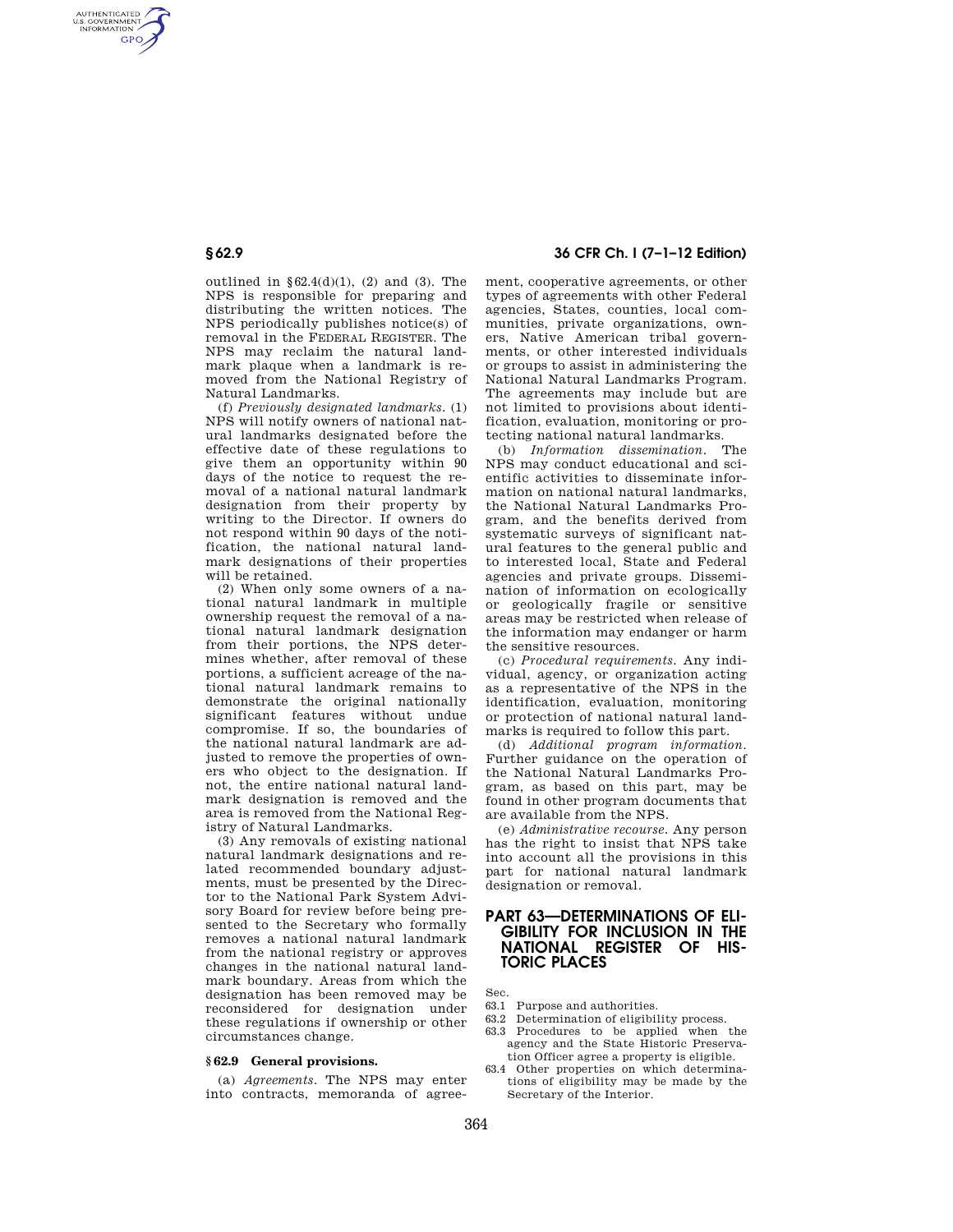## **National Park Service, Interior § 63.2**

63.5 FEDERAL REGISTER publication of properties determined eligible.

63.6 Review and nomination of properties determined eligible.

AUTHORITY: Sec. 2(k), Historic Sites Act of 1935, 16 U.S.C. 462(K) (1970 ed); sec. 101(a)(1), National Historic Preservation Act of 1966, as amended, 16 U.S.C. 470(a)(1) (1970 ed); secs. 3(b) and 4(f), E.O. 11593; sec. 2 of Reorganization Plan No. 3 of 1950 (34 Stat. 1262).

SOURCE: 42 FR 47661, Sept. 21, 1977, unless otherwise noted. Redesignated at 45 FR 28716, Apr. 30, 1980, and further redesignated at 46 FR 34329, July 1, 1981.

### **§ 63.1 Purpose and authorities.**

(a) These regulations have been developed to assist Federal agencies in identifying and evaluating the eligibility of properties for inclusion in the National Register. The regulations explain how to request determinations of eligibility under section 2(b) of Executive Order 11593 and the regulations of the Advisory Council on Historic Preservation (36 CFR part 800) for implementation of sections 1(3) and 2(b) of Executive Order 11593 and the National Historic Preservation Act of 1966, as amended Federal agencies request determinations of eligibility in considering historic properties on lands under their jurisdiction or control or on lands to be affected by proposed actions.

### **§ 63.2 Determination of eligibility process.**

The Department of the Interior will respond within 45 days of receipt of a documented request for a determination of eligibility from a Federal agency when it is submitted in accordance with the following regulations and is accompanied by documentation that clearly portrays the nature and significance of the property.

(a) The agency shall consult the State Historic Preservation Officer as the first step in identifying historic properties for information concerning:

(1) Properties listed in the National Register.

(2) Properties in the process of nomination to the National Register.

(3) Properties determined eligible by the Secretary of the Interior for listing in the National Register.

(4) Any other available information that would assist in identifying properties in the area affected by the proposed action.

(b) If the State Historic Preservation Officer has inadequate information to document the presence or absence of historic properties in the project area, the Federal agency should refer to the Department of the Interior's criteria for the identification of historic properties and the guidelines for level of documentation to accompany requests for determinations of eligibility for inclusion in the National Register published as a notice in the FEDERAL REG-ISTER.

(c) The agency shall, in consultation with the State Historic Preservation Officer, apply the National Register Criteria for Evaluation contained in 36 CFR 60.6 to all potentially eligible properties that may be affected by the proposed action. If a property appears to meet the Criteria and the State Historic Preservation Officer agrees, the agency should follow the procedures in §63.3. If there is a question whether the Criteria are met, the agency shall complete the procedures in §63.3(d). A question on whether a property meets the Criteria exists when the agency and the State Historic Preservation Officer disagree or when the agency determines that a question exists. The Department of the Interior will provide general and specific advice concerning the identification of historic properties and will bring to the attention of a Federal agency any information received from the public regarding potential historic properties in the area affected by its plans or projects.

(d) The agency shall submit a letter of request for a determination of eligibility with a description, statement of significance, photographs, and a map, or a statement in accord with §63.3 below, if applicable, directly to the Keeper of the National Register, National Park Service, Department of the Interior, Washington, D.C. 20240. If available, the opinion of the State Historic Preservation Officer on the eligibility of the property should also be forwarded with the request.

(e) The Keeper, National Register, will respond in writing to the agency's request within 45 days of receipt of a documented request submitted in accord with §63.2(d) of these procedures.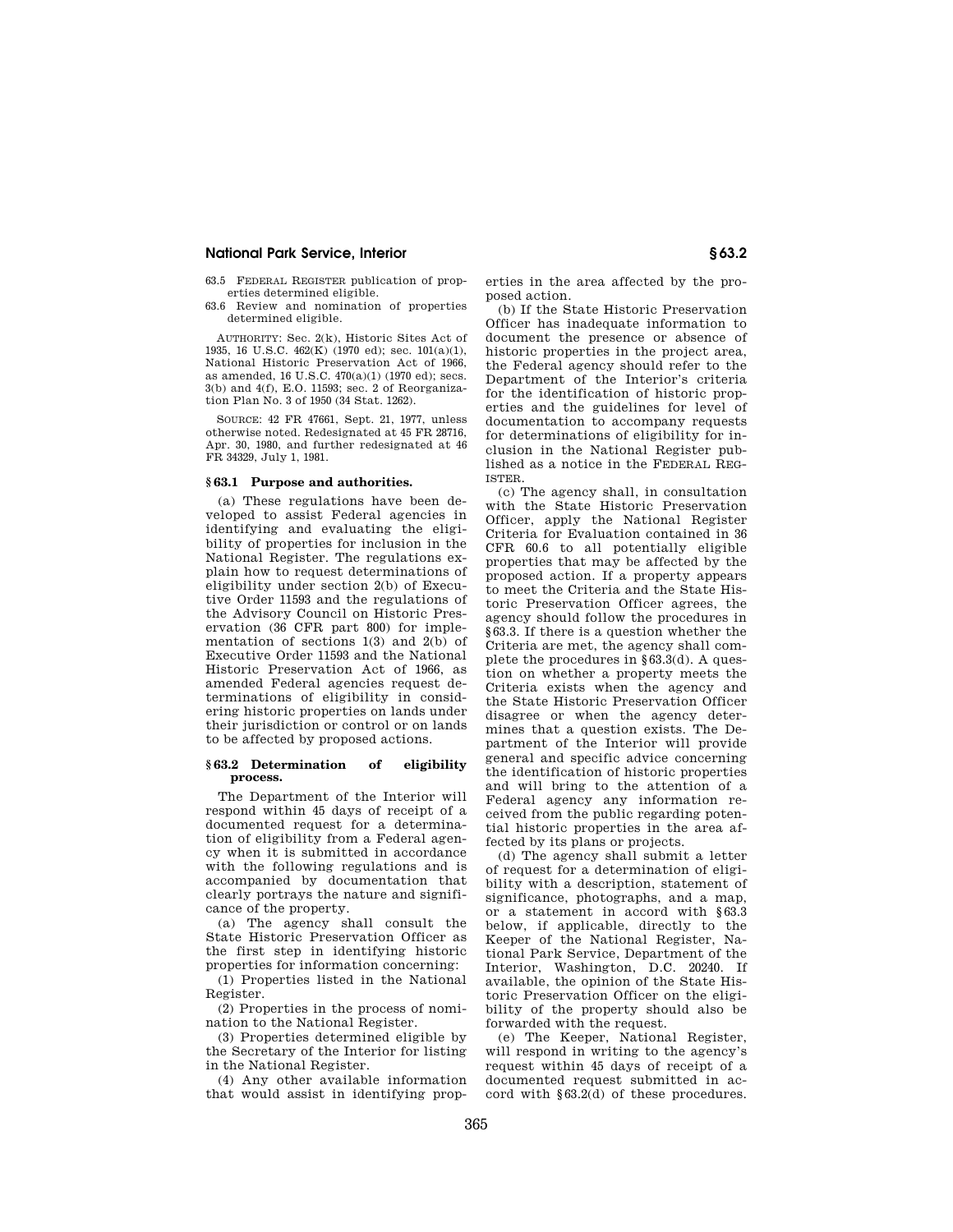If the opinion of the State Historic Preservation Officer is not included with the request, the Keeper of the National Register will provide to the State Historic Preservation Officer a copy of the request and will ask for his opinion on the property. If the Keeper does not receive the State Historic Preservation Officer's response within three weeks of the State Historic Preservation Officer's receipt of a letter from the Keeper requesting an opinion, the Keeper will proceed with the determination and will inform the agency that the State Historic Preservation Officer did not give an opinion. If the Keeper of the National Register determines that documentation submitted with the request is not sufficient to make a professional evaluation of the significance of the property, he will advise the agency in writing of the additional information needed. The Keeper of the National Register will respond to the agency's request within 45 days of receipt of documentation on the property requested by the Keeper.

#### **§ 63.3 Procedures to be applied when the Agency and the State Historic Preservation Officer agree a property is eligible.**

If during the consultation described in §63.2(c), both the agency and the State Historic Preservation Officer agree that a property meets the Criteria, the Federal agency or the State Historic Preservation Officer shall forward to the Keeper of the National Register (a) a letter signed by the agency stating that the agency and the State Historic Preservation Officer agree that the property is eligible for inclusion in the National Register, and (b) a statement signed by the State Historic Preservation Officer that in his opinion the property is eligible for the National Register. Either the letter or the statement must contain substantive information on the property, including a description, specific boundaries, its significance under National Register Criteria, and an explanation of why the property is eligible for listing in the National Register. The Keeper of the National Register shall give written notice of his determination to both the agency and the State Historic Preservation Officer within 10 working

# **§ 63.3 36 CFR Ch. I (7–1–12 Edition)**

days of receipt. If the property has not been accurately identified and evaluated, the Keeper will inform the agency and the State Historic Preservation Officer within 10 working days and will recommend that the agency follow the process set forth at §63.2. Notwithstanding such recommendation, the Federal agency or the Keeper of the National Register may consider the property eligible for the purpose of obtaining the Advisory Council on Historic Preservation's comments. Documentation concerning properties determined eligible for the National Register shall be kept on file by the agency and the State Historic Preservation Officer.

### **§ 63.4 Other properties on which determinations of eligibility may be made by the Secretary of the Interior.**

(a) The Keeper of the National Register will make determinations of eligibility on properties nominated by Federal agencies under section 2(a) of Executive Order 11593 prior to returning the nominations for such properties to the agency for technical or professional revision or because of procedural requirements. Such determinations of eligibility will be made only if sufficient information exists to establish the significance of the property and its eligibility for the National Register

(b) Any property or district removed from the National Register for procedural deficiencies in the nomination and/or listing process shall automatically be considered eligible for inclusion in the National Register without further action and will be published as such in the FEDERAL REGISTER.

(c) If necessary to assist in the protection of historic resources, the Keeper, upon consultation with the appropriate State Historic Preservation Officer and concerned Federal agency, if any, may determine properties to be eligible for listing in the National Register under the Criteria established by 36 CFR part 60 and shall publish such determinations in the FEDERAL REG-ISTER. Such determinations may be made without a specific request from the Federal agency or, in effect, may reverse findings on eligibility made by a Federal agency and State Historic